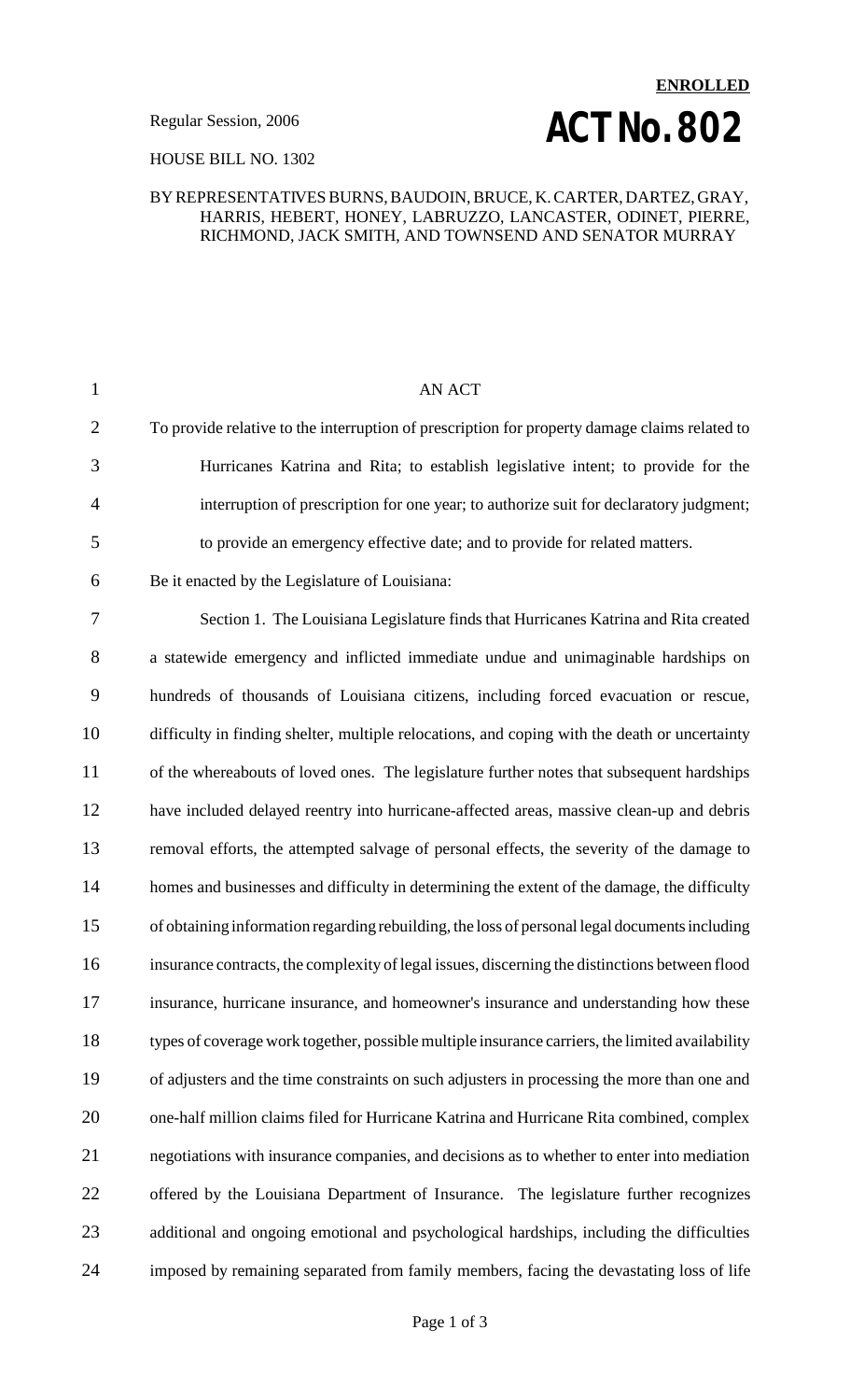#### HB NO. 1302 **ENROLLED**

 and property, being displaced from one's home, neighborhood, school, church, and community, and post-traumatic stress and depression as evidenced by continued mental anguish and related suicides. This uncodified law is enacted to prevent additional hardship to property owners who have already been overwhelmed and daunted by these hardships and have endured so much grief and suffering and who soon will be forced to decide whether to institute a lawsuit to preserve their cause of action, possibly causing unnecessary litigation or compromising ongoing settlement discussions and, as such, shall be liberally construed to effect its purposes.

 Section 2. Civil Code Article 3467 provides that prescription runs against all persons unless exception is established by legislation. Additionally, Louisiana jurisprudence has recognized the ancient civilian doctrine of Contra non valentem agere nulla currit praescriptio, based in equity and fairness, to prevent the running of liberative prescription in certain cases. Recognizing the magnitude of the unprecedented destruction caused by Hurricanes Katrina and Rita, the breaches in the levee systems, the widespread and life- altering hardships suffered as a result of the hurricanes and the devastation, and the need for equity and fairness particularly in these trying times, the Louisiana Legislature hereby establishes an additional, limited exception to the running of prescription and, as such, prevents the running of prescription for one year on any claim seeking to recover for loss or damage to property against an insurer on any homeowners' insurance policy, including tenant and condominium policies, personal property insurance policy, commercial property insurance policy, or flood insurance policy, on any automobile or fleet policy for loss or damage to an insured's vehicle caused by flood, wind, or rain, or on any policy for loss or damage to crop or livestock, when such loss or damage was caused by or as a result of Hurricane Katrina or Hurricane Rita, or both. Accordingly, any such claim for damages caused by Hurricane Katrina shall be instituted on or before August 30, 2007, and any suit not instituted within that time and any claims relating thereto shall be forever barred unless a contract or the parties thereto provide for a later date. Any such claim for damages caused by Hurricane Rita shall be instituted on or before September 25, 2007, and any suit not instituted within that time and any claims relating thereto shall be forever barred unless a contract or the parties thereto provide for a later date.